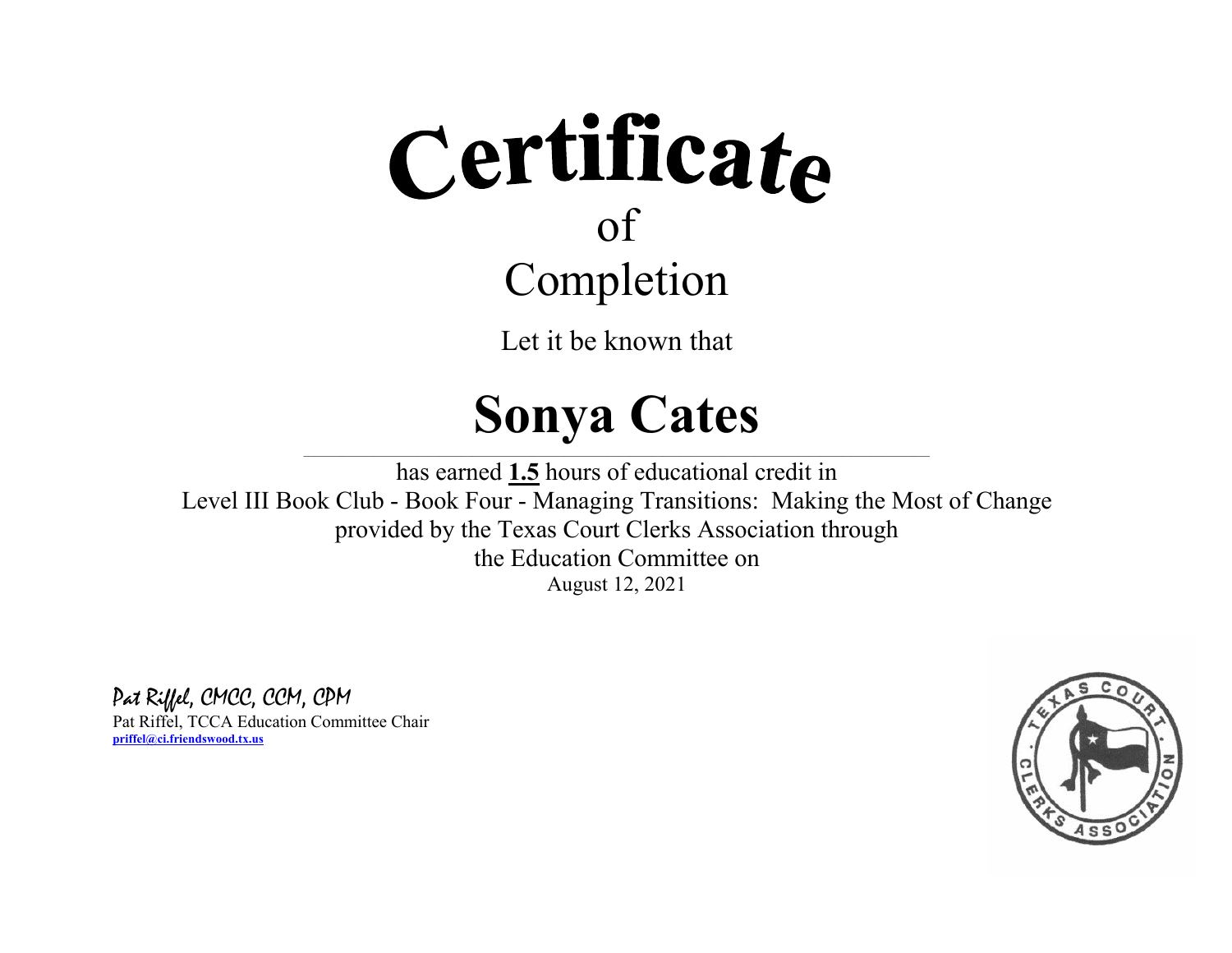# Certificate Completion

Let it be known that

### **Mara Dudley**

 $\_$  , and the state of the state of the state of the state of the state of the state of the state of the state of the state of the state of the state of the state of the state of the state of the state of the state of the has earned **1.5** hours of educational credit in Level III Book Club - Book Four - Managing Transitions: Making the Most of Change provided by the Texas Court Clerks Association through the Education Committee on August 12, 2021

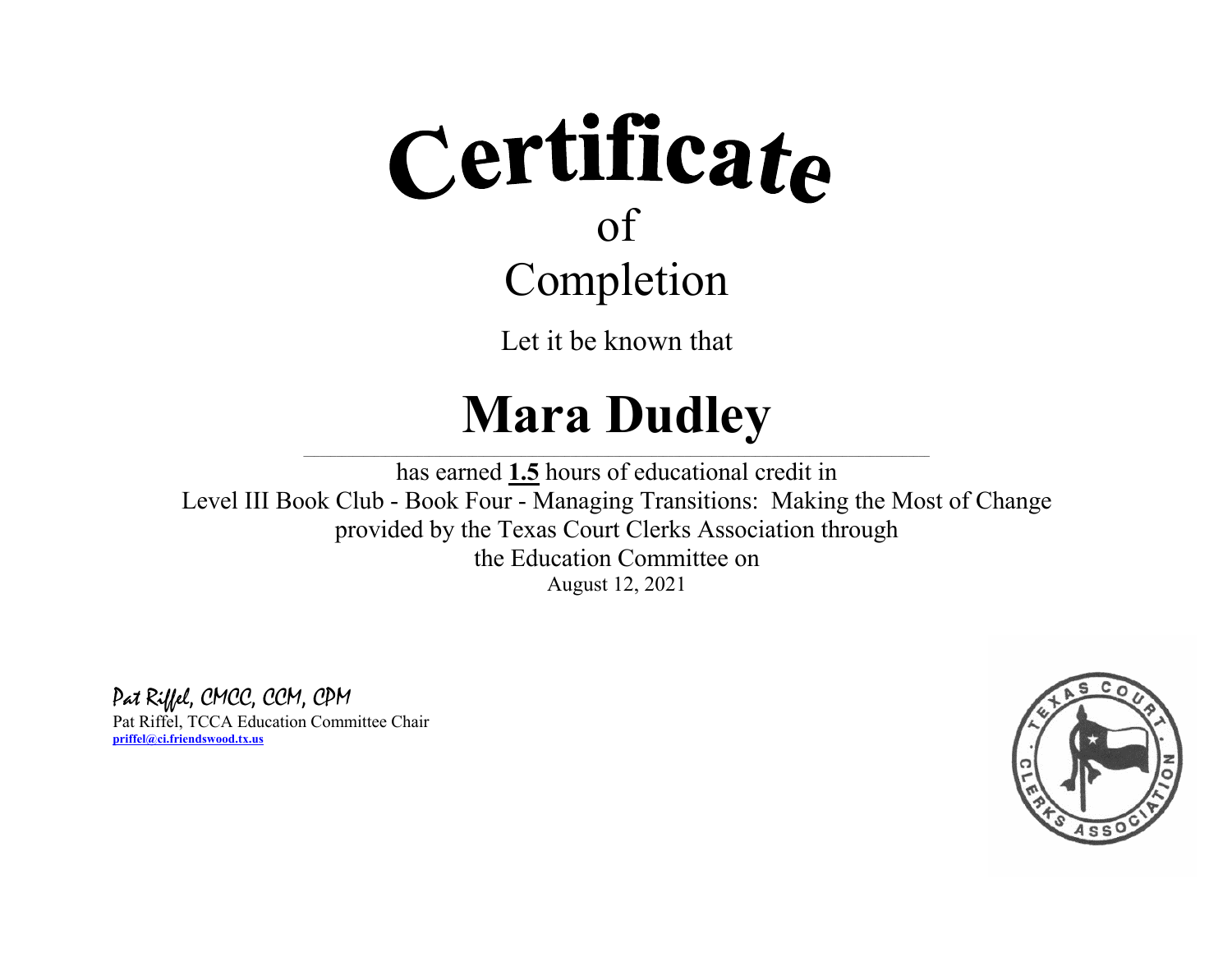### Certificate of Completion

Let it be known that

#### **Karen Glover**

 $\_$  , and the state of the state of the state of the state of the state of the state of the state of the state of the state of the state of the state of the state of the state of the state of the state of the state of the has earned **1.5** hours of educational credit in Level III Book Club - Book Four - Managing Transitions: Making the Most of Change provided by the Texas Court Clerks Association through the Education Committee on August 12, 2021

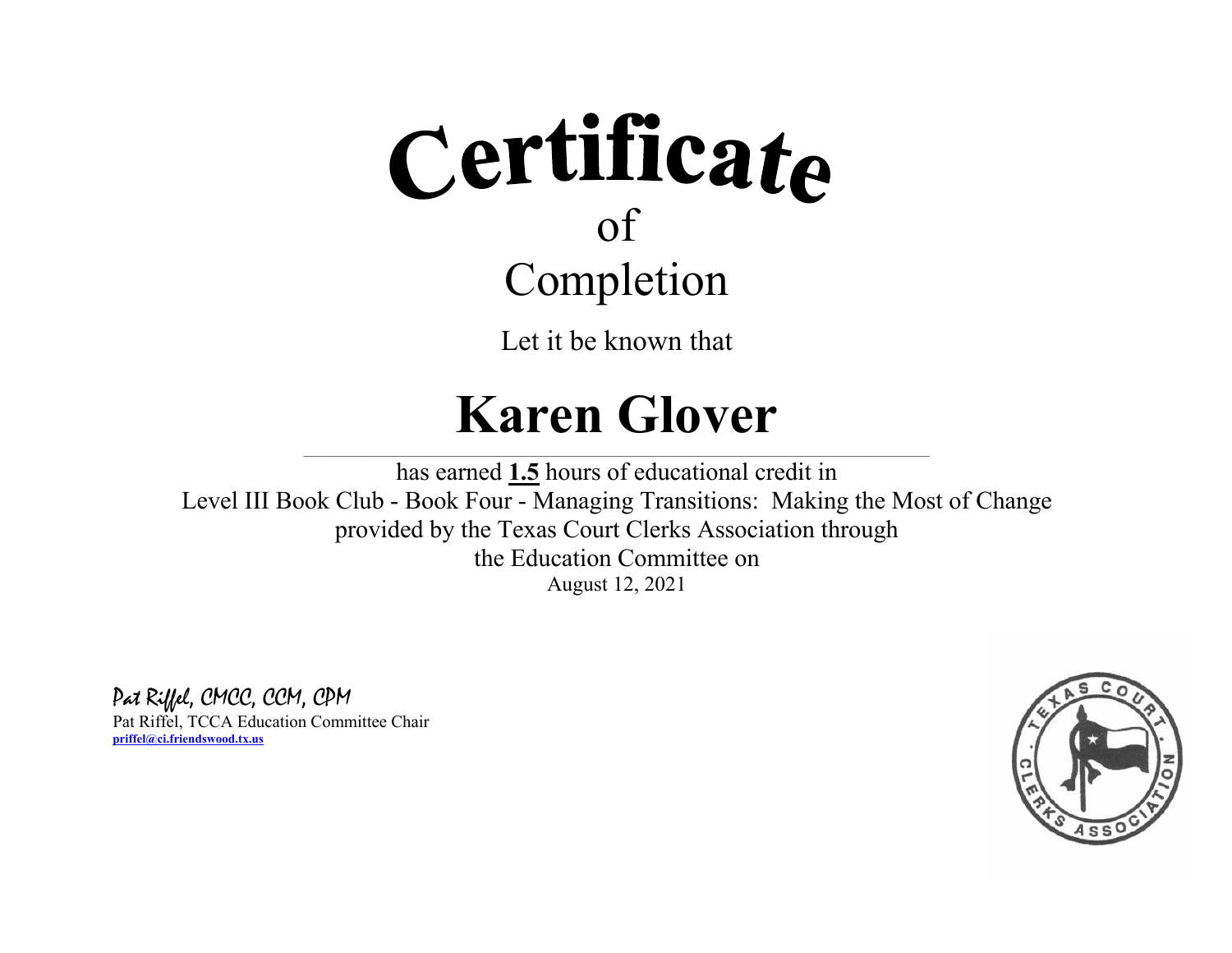# Certificate Completion

Let it be known that

### **Chelby Handy**

 $\_$  , and the state of the state of the state of the state of the state of the state of the state of the state of the state of the state of the state of the state of the state of the state of the state of the state of the has earned **1.5** hours of educational credit in Level III Book Club - Book Four - Managing Transitions: Making the Most of Change provided by the Texas Court Clerks Association through the Education Committee on August 12, 2021

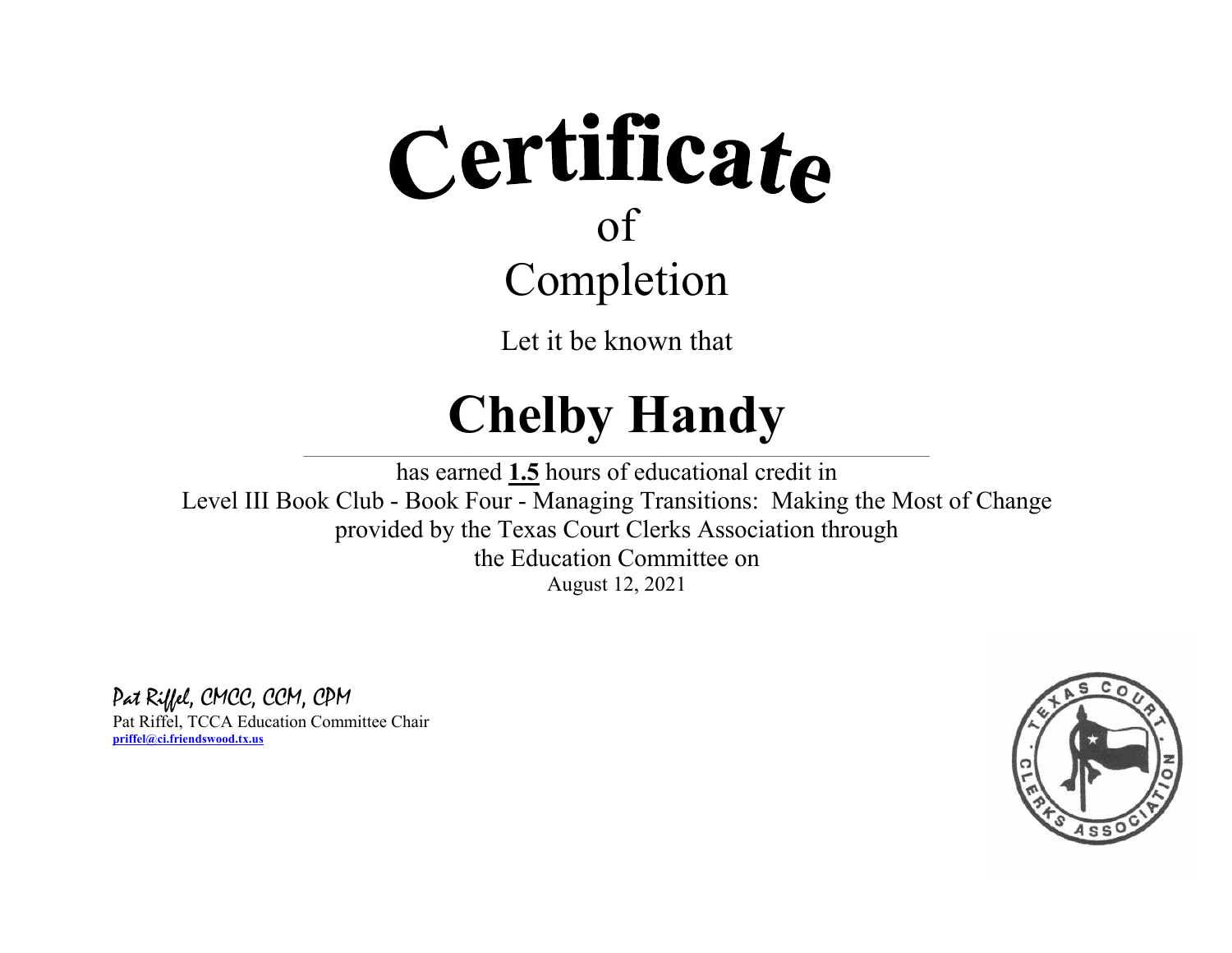

#### **Angelica Lombardi**  $\_$  , and the state of the state of the state of the state of the state of the state of the state of the state of the state of the state of the state of the state of the state of the state of the state of the state of the

has earned **1.5** hours of educational credit in Level III Book Club - Book Four - Managing Transitions: Making the Most of Change provided by the Texas Court Clerks Association through the Education Committee on August 12, 2021

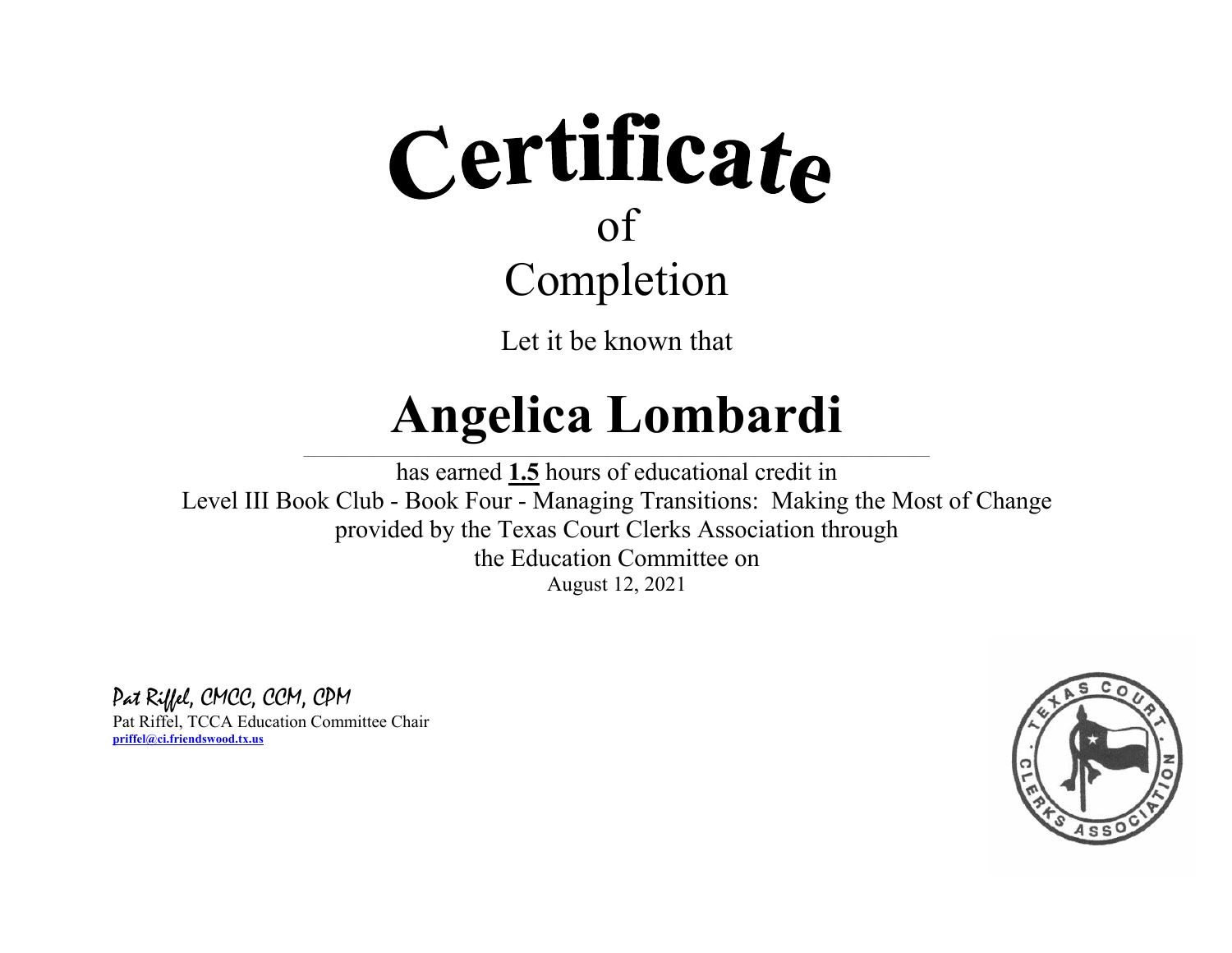

#### **Erica Marroquin**

 $\_$  , and the state of the state of the state of the state of the state of the state of the state of the state of the state of the state of the state of the state of the state of the state of the state of the state of the has earned **1.5** hours of educational credit in Level III Book Club - Book Four - Managing Transitions: Making the Most of Change provided by the Texas Court Clerks Association through the Education Committee on August 12, 2021

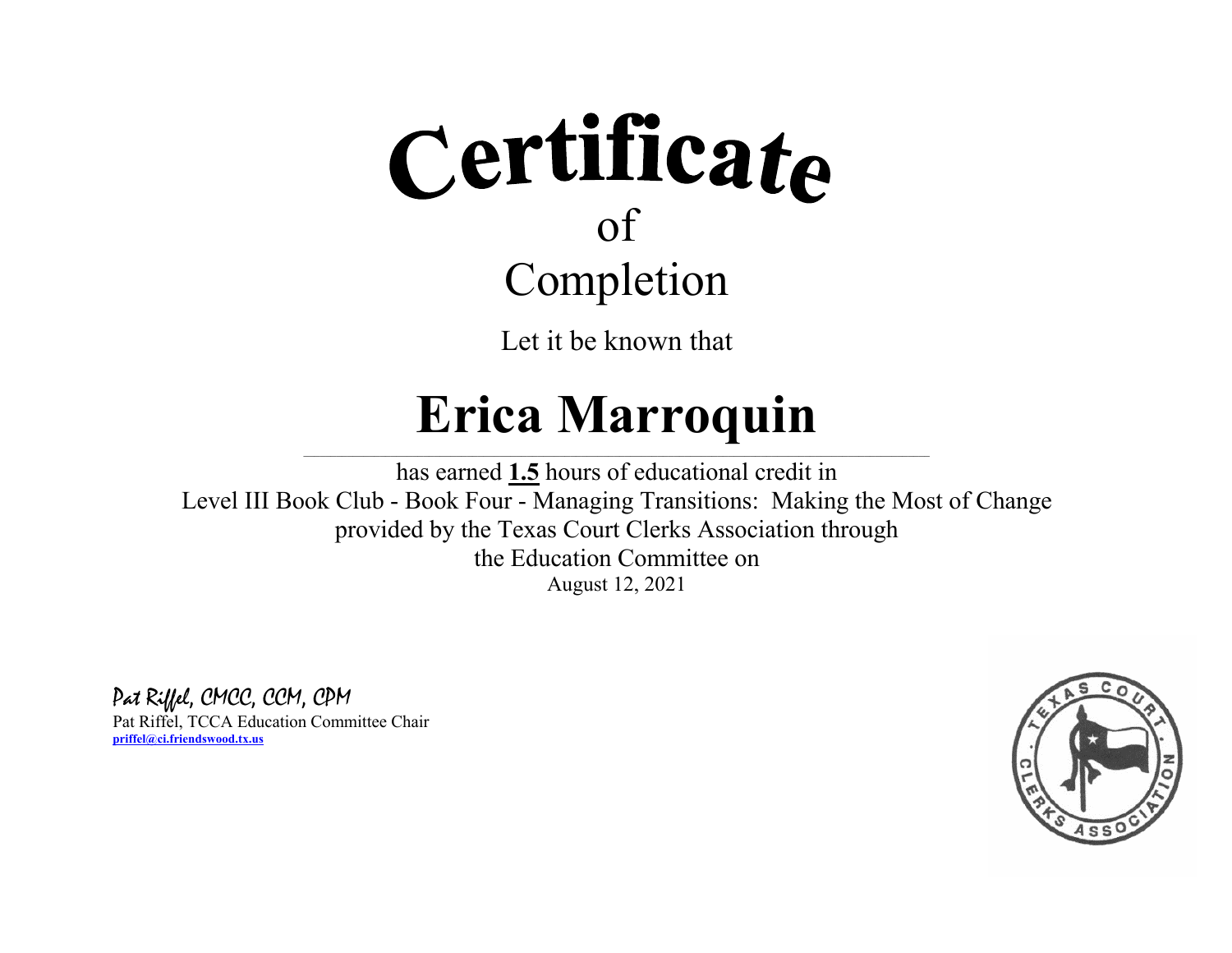

#### **TammyOdom**

\_\_\_\_\_\_\_\_\_\_\_\_\_\_\_\_\_\_\_\_\_\_\_\_\_\_\_\_\_\_\_\_\_\_\_\_\_\_\_\_\_\_\_\_\_\_\_\_\_  $\mathcal{L}=\mathcal{L}^{\mathcal{L}}$  , where  $\mathcal{L}^{\mathcal{L}}$  , we have the set of the set of the set of the set of the set of the set of the set of the set of the set of the set of the set of the set of the set of the set of the set of  $\mathcal{L}_\text{max} = \mathcal{L}_\text{max} = \mathcal{L}_\text{max} = \mathcal{L}_\text{max} = \mathcal{L}_\text{max} = \mathcal{L}_\text{max} = \mathcal{L}_\text{max}$ has earned **1.5** hours of educational credit in Level III Book Club - Book Four - Managing Transitions: Making the Most of Change provided by the Texas Court Clerks Association through the Education Committee on August 12, 2021

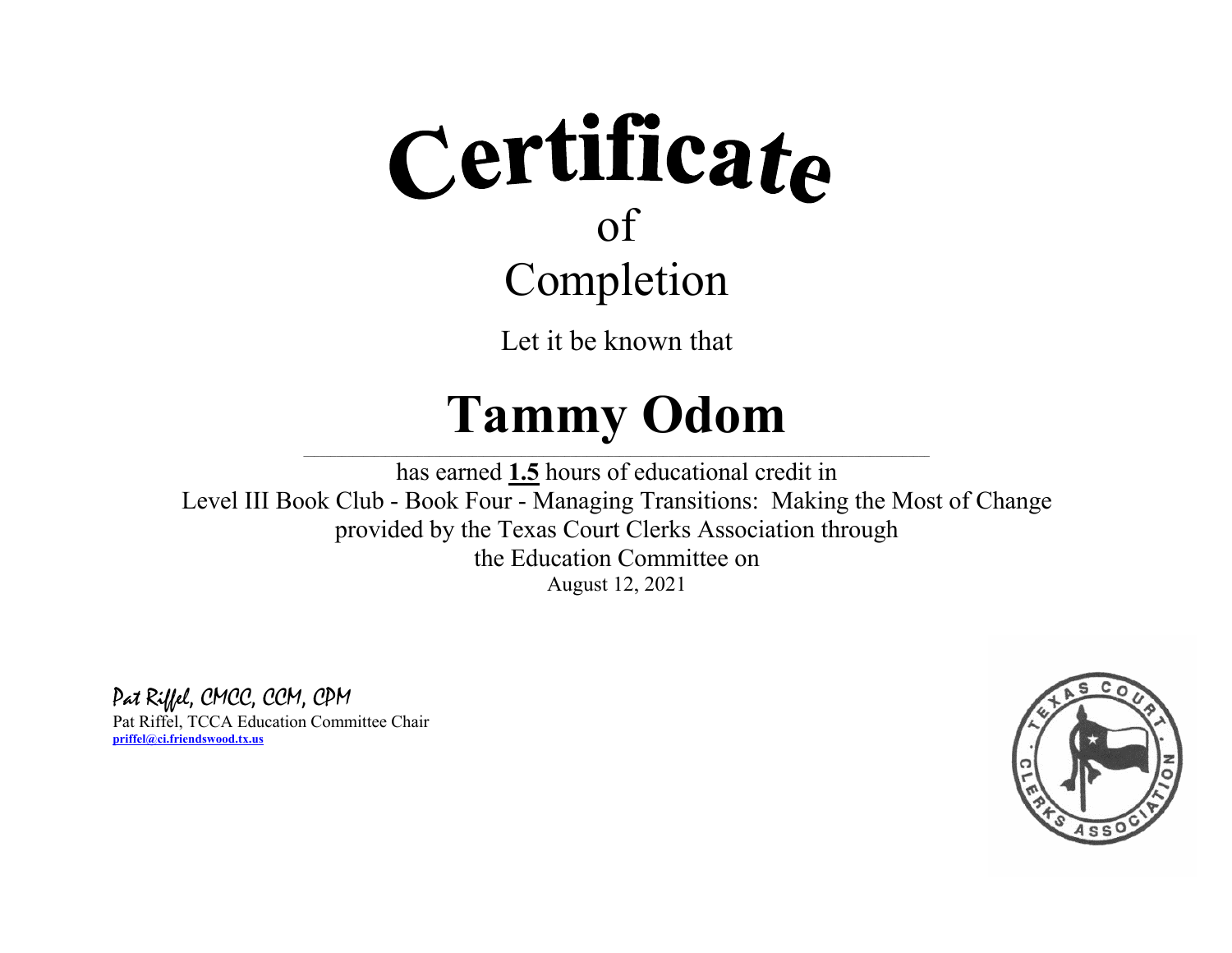

#### **Rosabelle Rueda**

 $\_$  , and the state of the state of the state of the state of the state of the state of the state of the state of the state of the state of the state of the state of the state of the state of the state of the state of the

has earned **1.5** hours of educational credit in Level III Book Club - Book Four - Managing Transitions: Making the Most of Change provided by the Texas Court Clerks Association through the Education Committee on August 12, 2021